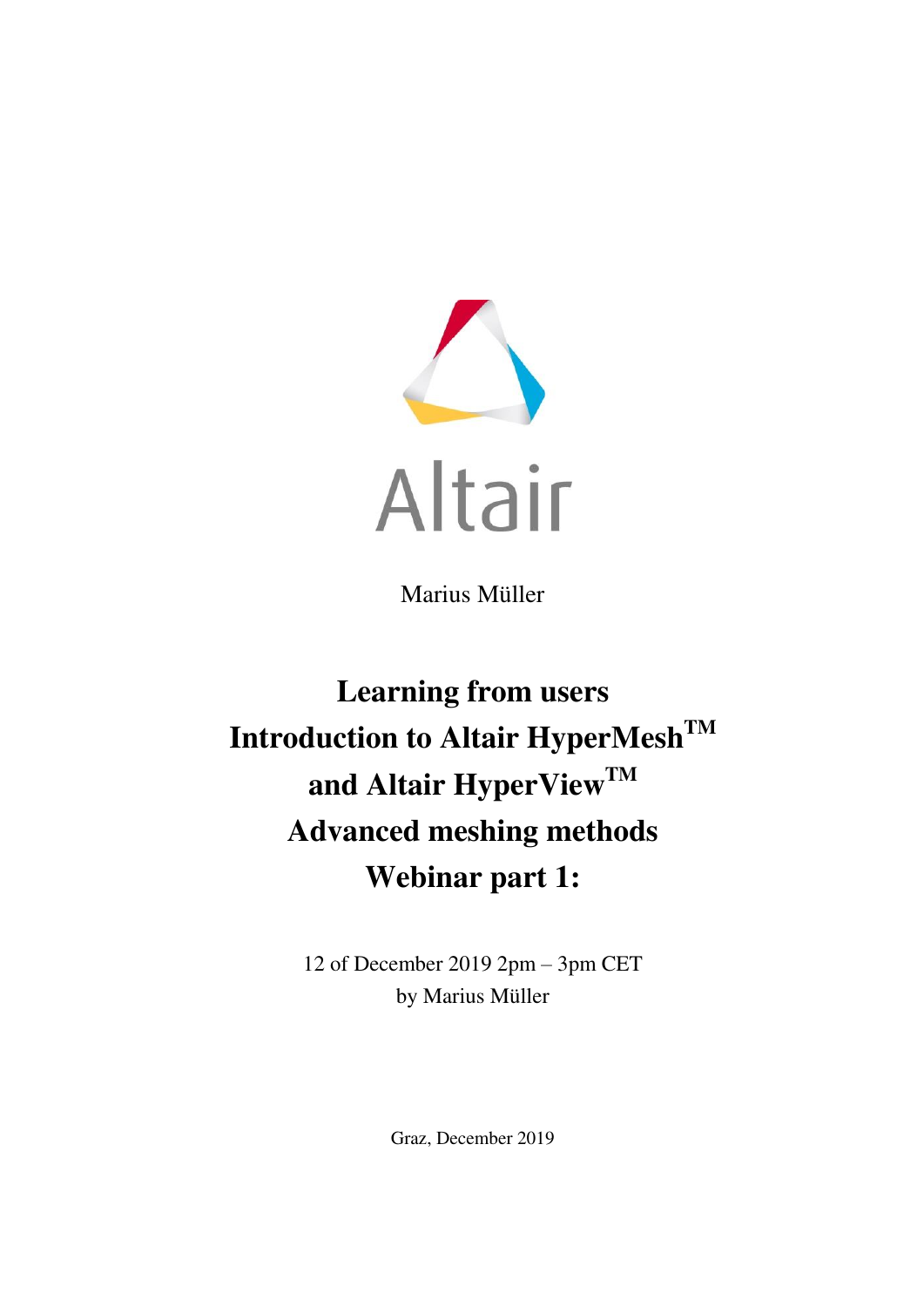



# **Meshing and analysing of a shaft**

**Figure 1: Geometry of shaft** 

## **1. Creation of geometry**

1.1.Click F8 and choose XYZ (additionally you can click on temp nodes) 1.2.Create a node at (0/0/0)

| <b>XYZ</b> |         |       |
|------------|---------|-------|
|            | ×       | 0.000 |
|            |         | 0.000 |
|            | 7       | 0.000 |
|            | system  |       |
|            |         |       |
|            | as node |       |

- 1.3.Create a node at (0/0/30)
- 1.4.Create a node at (100/0/30)
- 1.5.Create a node at (100/0/20)
- 1.6.Create a node at (100/0/0)
- 1.7.Create a node at (200/0/0)
- 1.8.Create a node at (200/0/20)
- 1.9.Combine the nodes with lines
	- i. Create a component for the lines and choose a colour
		- Right click on the model tree  $\Rightarrow$  create  $\Rightarrow$  Component
	- ii. Go to the Geometry panel and choose lines
	- iii. Choose linear nodes
	- iv. Create lines

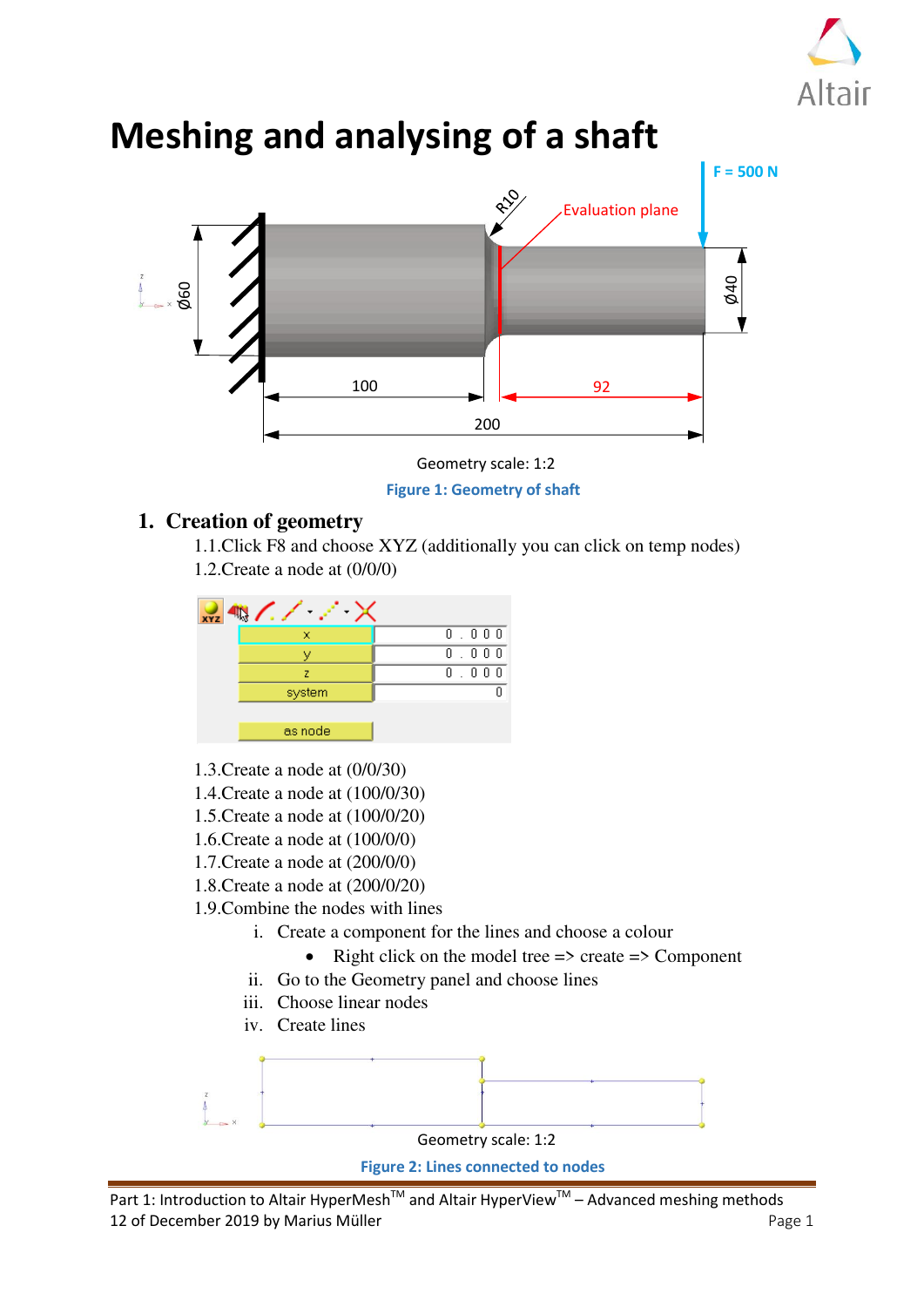

- 1.10. Creation of surfaces
	- v. Create a component for the surfaces and choose a colour
	- vi. Go to the Geometry panel and choose surfaces
	- vii. Choose Spline/Filler
	- viii. Deselect "Autocreate (free edges only)", "Keep tangency" and "keep line endpoints for planar splines".
	- ix. Change "Create in:" into "Current Component". This way the surface will be created in the current component



#### **Figure 3: Surfaces generated**  Geometry scale: 1:2

- 1.11. For creating the radius you again need a surface
	- x. Create a node at (110/0/30) and draw a circle with a radius of 10 mm
	- xi. Go to the Geometry panel and click on surfaces and choose Spline/Filler and create a surface out of the lines
	- xii. Geometry panel  $\Rightarrow$  surface edit  $\Rightarrow$  trim with surface/plane  $\Rightarrow$  choose the surface you want to trim and select the node where you want to trim the surface.
	- xiii. Trim the circle with the x-axis and the z-axis and delete the not needed surfaces and lines
	- xiv. Additionally you can choose the "Fillet" option in the line menu.





- 1.12. Go again to the Geometry panel and click on surfaces
	- xv. Choose spin and click on one of the lines you want to spin and set the x-axis as the rotational axis and select a node to spin around
	- xvi. Delete the surfaces you don't need anymore.
- 1.13. Now click on Spline/Filler in the Geometry panel and close the open body
- 1.14. Use the function "edge edit" in the geometry panel to check if you have any free edges on your surface. If so, get rid of them by using the toggle function.
- 1.15. Create a new component called "solid".
- 1.16. Then go to solids in the Geometry panel and choose Bounding Surfaces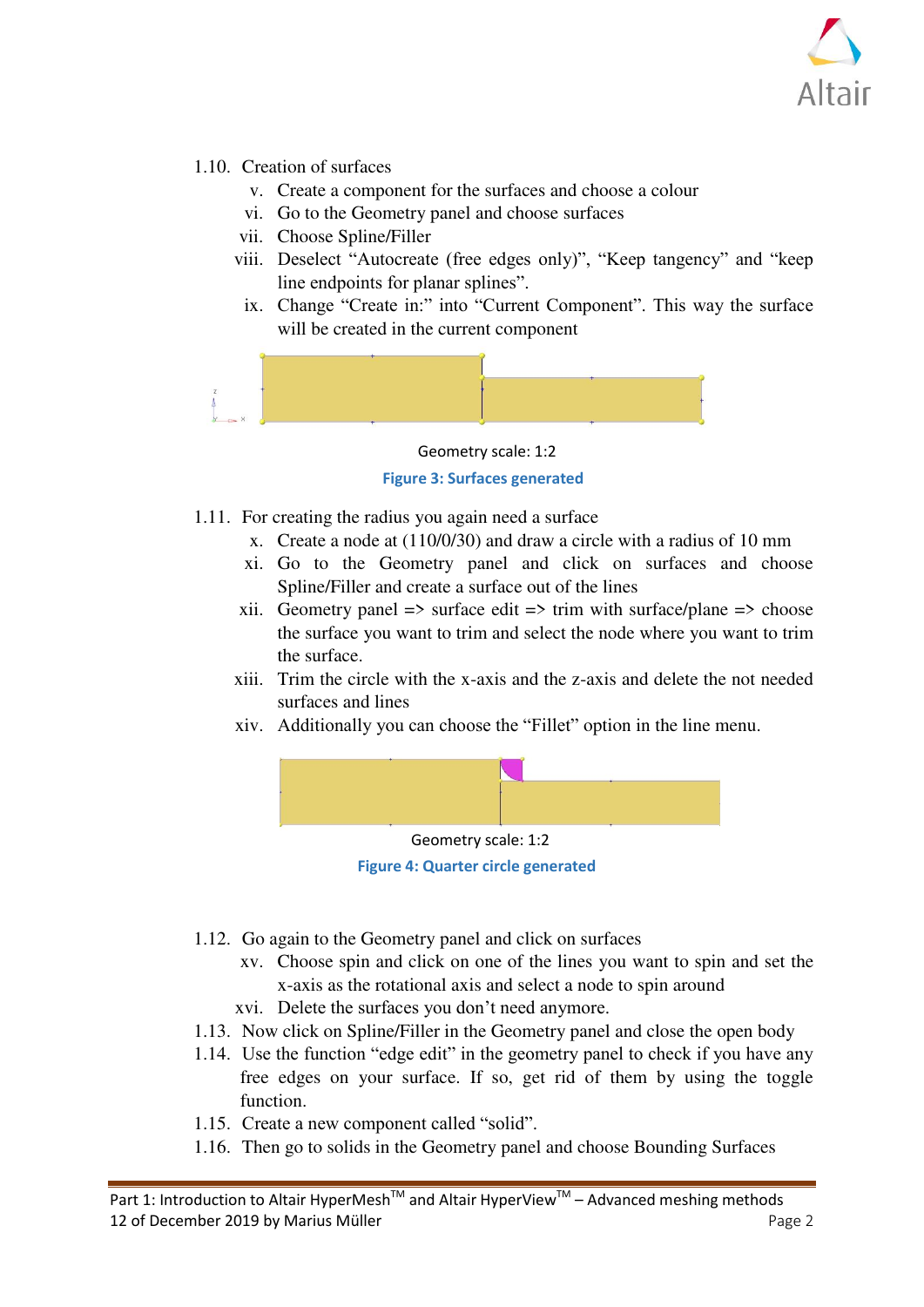



- 1.17. Delete all of the nodes: Click Shift +  $F2 \Rightarrow$  clear all
- 1.18. Additionally you can edit the temporary node panel by clicking on "temp nodes" in the geometry panel.
- 1.19. Delete the old surfaces: Right click on the component => Delete

### **2. Creation of assemblies and preparation for the mesh**

- 2.1.Click into the model tree with the right mouse button and create the following assemblies:
	- i. CAD
	- ii. Surfaces
	- iii. FEM
	- iv. Mesh\_2D



**Figure 6: Creation of assemblies** 

- 2.2.Create the following components
	- i. CAD\_notched\_shaft
	- ii. Copy\_notched\_shaft
	- iii. Surf\_ notched\_shaft
	- iv. Shell\_ notched\_shaft
	- v. Hex\_ notched\_shaft

#### 2.3.Move the components into the right assembly

- i. Go to the Assembly view in the model tree.
- 2.4.Turn your solid shaft into the component CAD\_notched\_shaft
	- i. Go to the Tool panel and click on organise
	- ii. Select solids and choose the shaft and then select move